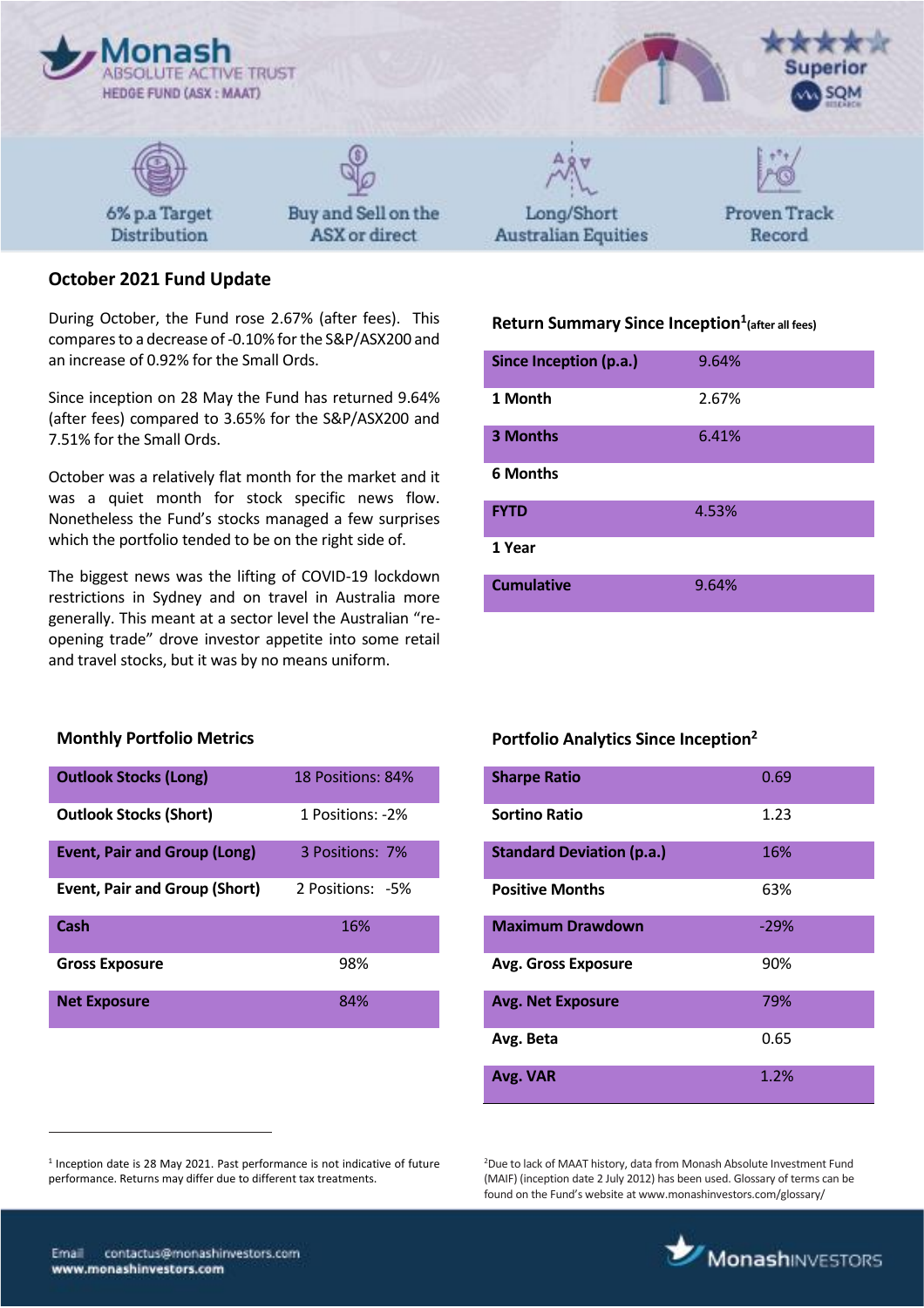

We continue to identify stocks that meet our high payoff requirements, with a new long and a new short added to the portfolio this month. A number of the stocks were trimmed that had increased their weight through share price appreciation. A couple of short positions had also been closed out that had been profitable, against the trend of a rising market.

## **Major Contributors**

The best contributor was Lovisa Holdings Ltd (ASX: LOV). You may recall from last month's update that Lovisa's share price increased by 32% over the September quarter. Well this month it did another 14%. Lovisa is a vertically integrated jewellery retailer with a strong store roll out program. It is a beneficiary of economies re-opening after COVID lockdowns, and we are certainly seeing that in its like-for-like sales numbers.

During October LOV announced that Shane Fallscheer, its CEO of 12 years, would be leaving the company<sup>3</sup>. Rather that this being a drag on the share price, the price of LOV actually rose on the news. This was not because the market was pleased to see the back of Shane, but rather because it was so pleased with his replacement, Victor Herrero. Victor comes from Inditex Group, one of the world's largest fashion retailers with 8 store formats such as Zara, Pull & Bear and Massimo Dutti.

The Inditex group, with over 6,000 stores in 80 markets and sales over US\$25 billion pioneered fast fashion retailing growing numerous brands, including Zara, around the world. During Victor's time at Inditex, he held numerous roles including Head of Asia Pacific and Managing Director Greater China and led the company's expansion through this region rolling out 800 stores across multiple countries including China and India.

It was not previously anticipated that Lovisa would be rolling out their stores in China or India, but with Victor at the helm the entry of Lovisa's successful format into these large markets becomes a likelihood, and the share price rose.

Coincidentally, the next best contributor for the month also announced a new CEO<sup>4</sup>. People Infrastructure (ASX: PPE) PPE is a workforce management business. It sits on a modest valuation multiple but has good underlying organic growth (ex COVID) and has also been achieving growth by acquisition. We expect a strong recovery in PPE as the Australian economy emerges from lockdowns.

PPE replaced its CEO (Declan Sherman, who had returned to managing the business in an interim capacity) with another executive who seems to be a good fit. The stock price rose 15% over the month.

### **Major Detractors**

 $\overline{a}$ 

The biggest detractor by far was EML Payments (ASX: EML) which fell 24% over the month. It provided an update to its ongoing correspondence with the Central Bank of Ireland (CBI) relating to its Prepaid Financial Services (PFS) business<sup>5</sup>. CBI has asked for "certain limits to be applied to programs" that could "materially impact the European operations", with EML's proposed growth targets "higher than what the CBI would want to see".



<sup>3</sup> https://cdn-api.markitdigital.com/apiman-gateway/ASX/asx-research/1.0/file/2924-02434609-3A578028?access\_token=83ff96335c2d45a094df02a206a39ff4

<sup>4</sup> https://cdn-api.markitdigital.com/apiman-gateway/ASX/asx-research/1.0/file/2924-02434027-2A1330217?access\_token=83ff96335c2d45a094df02a206a39ff4

 $^5$  https://cdn-api.markitdigital.com/apiman-gateway/ASX/asx-research/1.0/file/2924-02432753-2A1329570?access\_token=83ff96335c2d45a094df02a206a39ff4